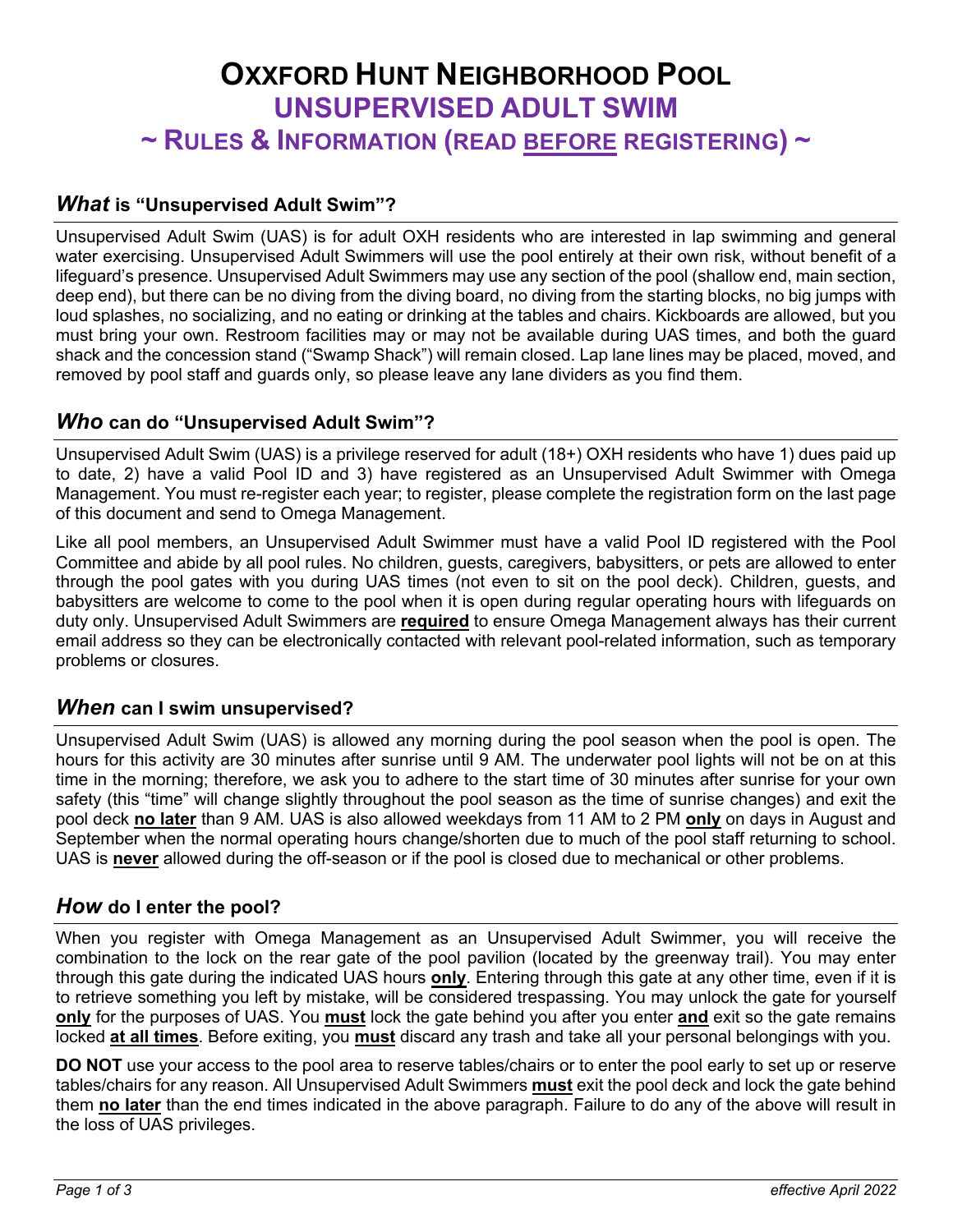## *What if the weather is bad***?**

No pool patron may be in the pool or anywhere on the pool deck within 30 minutes of thunder or lightning. If there is *light rain with no thunder or lightning*, swimming is permitted. If there is *heavy rain*, everyone must vacate the water due to the safety issue of reduced visibility in the pool. If you are in doubt about the presence of thunder, lightning, heavy rain, or any other safety concern, refrain from swimming.

#### *What if there are unexpected pool problems, closures, or repairs***?**

If the pool is closed due to repair, cleaning, contamination, nonworking landline telephone, etc., then there will be no UAS until the pool reopens. Residents will be notified of pool closures electronically, via email, social media, and/or signage at the pool. If you are unsure, the best bet is to postpone swimming until you can confirm the pool is open for regular operation.

Unsupervised Adult Swimmers may be the first to notice a pool-related problem (e.g., lock not working or missing or tampered with, pool water cloudy or contaminated, a chemical imbalance, broken glass, animal/snake in the water, etc.). In these instances, please leave the pool. If you conclude the incident does not require you to notify the police, then please contact the Pool Committee (oxhpoolcommittee@oxxfordhunt.com) to explain the issue or tell the first lifeguard or staff member who arrives for their shift that day.

It is certainly an inconvenience to be prepared to lap swim only to discover the pool is not ready for swimming, but please be understanding as the reason is usually unavoidable. Everyone wants the pool to be clean, clear, and safe for swimming at all times, but accidents and vandalism sometimes necessitate unfortunate and inconvenient pool closures. Unsupervised Adult Swimmers are pivotal in helping to provide early notification of possible problems which allows us to address issues quickly and with little disruption of pool operations.

#### *Swimming Safely*

Swimming with another registered OXH Unsupervised Adult Swimmer is recommended (for safety) but is not required. We ask that you please keep conversations to a minimum and use quiet voices to avoid disturbing residents whose homes are adjacent to the pool. If you are swimming alone and doing long distance lap swimming, it is wise to periodically take a break and observe your surroundings and the pool deck. Because you will be swimming at your own risk with no lifeguard present and your vision and hearing are often compromised while swimming laps, it is important to make a point of being as aware as possible of the presence or absence of others or the beginning of inclement weather. Keep a cell phone accessible and know where the pool landline phone is located (near concession stand entrance).

If you are reporting an emergency, call 911. If you need to provide the pool's address to 911 or anyone else, it is **120 Fallsworth Dr**. If it is a non-emergency police issue, such as evidence of vandalism or of trespassing or other criminal behavior, you may choose to call the Cary Police non-emergency number at (919) 469-4012.

#### *Emails, Twitter, Facebook, and Nextdoor*

We highly recommend all residents sign up for the neighborhood email list at https://oxxfordhunt.com/ to get news and details of upcoming events. We also recommend all follow the pool on Facebook (@oxhpool) or Twitter (@oxxfordhuntpool). Your volunteer pool committee will do their best to post to Twitter, Facebook, and Nextdoor regarding unexpected pool closures and reopenings. For additional information, please contact:

> **Pool Committee:** oxhpoolcommittee@oxxfordhunt.com **Board of Directors:** oxhboard@oxxfordhunt.com **Pool Rules:** https://oxxfordhunt.com/pool/general-pool-information/ **Pool Calendar:** https://oxxfordhunt.com/pool/pool-hours-calendar/ **Omega Management:** https://omegamgmt.com/

*We look forward to everyone having a safe and enjoyable swim season!*